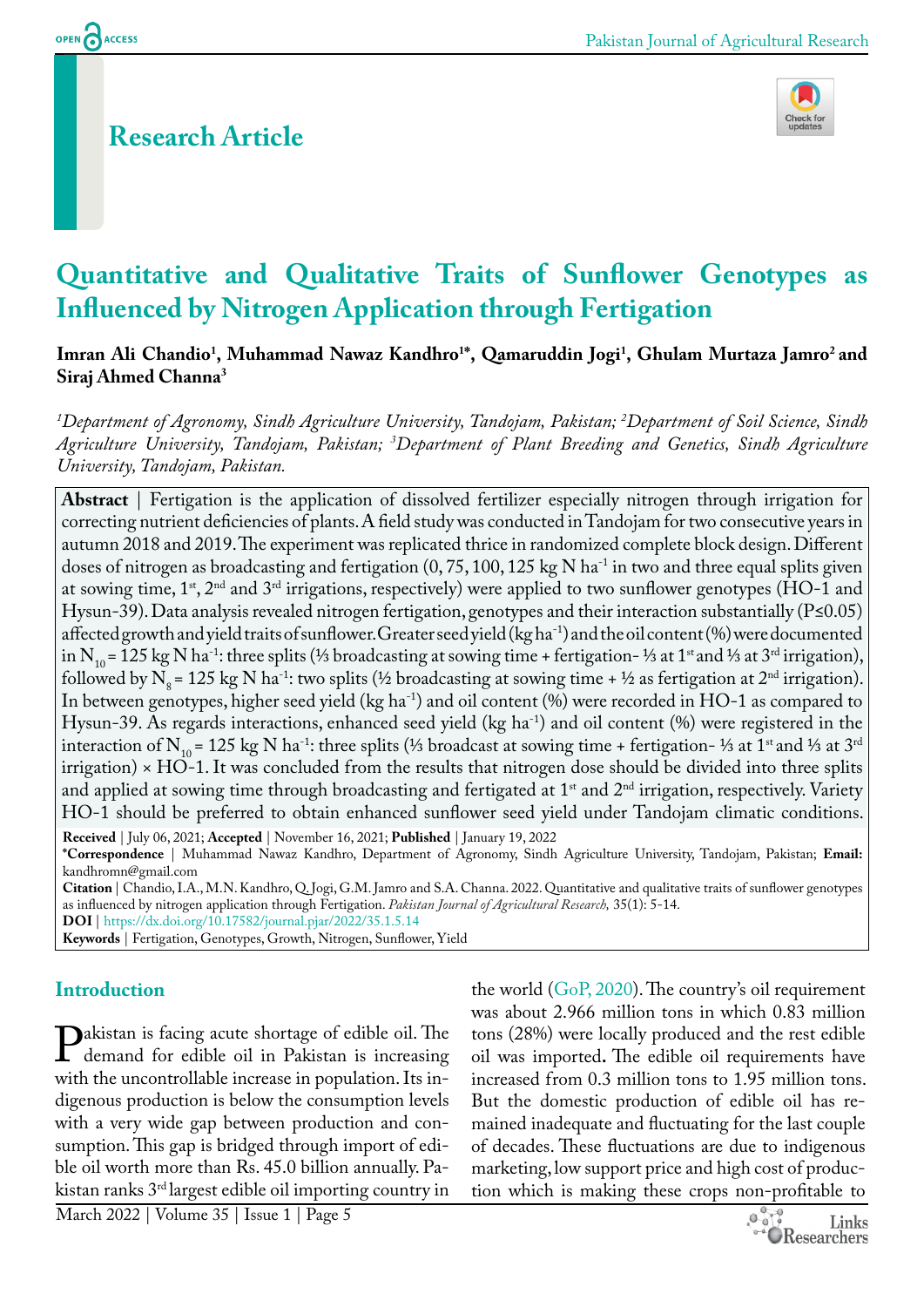the farmers. Only sunflower has shown some positive results in area and production compared to other oil crops [\(Khan and Inamullah, 2019\)](#page-8-1). Oilseeds have an enormous significance as an essential part of human diet after cereal and sugar crops in Pakistan [\(GoP,](#page-8-0)  [2019](#page-8-0)). Vegetable oil is considered as more suitable for health as compared to "ghee" from animal source because it contains less cholesterol and unsaturated fats [\(Masood, 2014](#page-8-2)). Sunflower is considered as the 4th highest source of vegetable oil at world level after soybean, rapeseed and palm and 2nd largest source of edible oil after cottonseed in Pakistan [\(Keerio](#page-8-3) *et al*., [2020](#page-8-3)). This crop fulfils about 14% cooking oils needs of Pakistan. Sunflower has the potential to bridge the gap between consumption and domestic oil production in Pakistan [\(Nasim](#page-8-4) *et al*., 2012). It is well fitted to climatic conditions and current cropping system of Pakistan ([Mahmood](#page-8-5) *et al*., 2018). In Pakistan sunflower is being cultivated in autumn and spring [\(PARC, 2019](#page-9-0)). Buriro *et al*[. \(2015\)](#page-8-6) has disclosed that seed of sunflower contains nearly 47% oil, linoleic acid and vitamins A, D, E and K. The consumption of sunflower oil reduces the blood cholesterol level [\(De](#page-8-7)baeke *et al*[., 2021\)](#page-8-7). Genotype selection and fertilizer application are important agro-management practices that increase crop growth and production ([Sheor](#page-9-1)an *et al*[., 2014\)](#page-9-1). The hybrids are further constant and extremely self-fertile having uniformity at maturity and high yield performance (Wajid *et al*[., 2017\)](#page-9-2). Nitrogen is a plant nutrient that has direct influence on quantitative and qualitative traits of crop [\(Alves](#page-8-8) *et al*., [2017](#page-8-8)). It is the critical limiting nutrient for the plants, absorbed in plenty as nitrate, urea and ammonium. Nitrogen is a primary plant nutrient which plays an important role in plant growth and development, and ultimately causes increase or decrease in yield and quality of the crop produce ([Nasim](#page-8-4) *et al*., 2012). The rate and source of nitrogen have a significant impact on the sunflower yield and other agronomic traits ([Yassen](#page-9-3) *et al*., 2011). Nitrogen fertigation is the technique of applying dissolved fertilizer to crops during their growth stages through an irrigation system. It is used to spoon feeding additional nutrients or correct nutrient deficiencies detected in plant tissue analysis (Daniela *et al*., 2018). Nitrogen fertigation provides an excellent opportunity to maximize yield and minimize environmental pollution by increasing fertilizer use efficiency. Fertigation reduces fertilizer dose and increases return on the fertilizer ([Shabbir](#page-9-4) *et al*., 2015). This investigation gives an insight into optimizing sunflower fertilization as well as role of nitrogen towards yield and yield contributing traits of sunflower. The study was aimed at evaluating the comparative impact of nitrogen application through fertigation and conventional method broadcasting on seed and oil yield of sunflower under Tandojam conditions.

#### **Materials and Methods**

The field study was conducted in Tandojam conditions during autumn 2018 and repeated in 2019. The experiment was laid out in three replicated randomized completed block design with factorial arrangements. The net plot size of experimental unit was 30  $m^2$  (6 m x 5 m). The treatments comprised of different doses of nitrogen as broadcast and fertigation  $(0, 75, 100, 125 \text{ kg N} \text{ ha}^{-1}$  in two and three equal splits given at sowing time,  $1^{st}$ ,  $2^{nd}$  and  $3^{rd}$  irrigations, respectively) and two sunflower genotypes *i.e*. HO-1and Hysun-39. The land was prepared thoroughly by applying two dry ploughings, followed by heavy soaking doses. After that when soil came in workable conditions, the laser land leveler was used to maintain the level of land, followed by two cross-wise ploughings with cultivator. The bunds and feedings channel were prepared to separate each replication and treatment. The seed was sown by hand drill in separate plots during 2nd week of August, each year. Nitrogen was applied as per treatments in the form of Urea (46% N). Phosphorus and potassium were applied at their recommended doses of 50 and 50 kg ha-1 in-the forms of SSP (18%  $P_2O_5$ ) and SOP (50% K<sub>2</sub>O). Weeding was done before 1<sup>st</sup> and 2<sup>nd</sup> irrigation.

#### *Data collection*

The data was recorded on following parameters:

**Plant height (cm):** The plant height was measured in centimeters from base to tip with measuring tape in all tagged plants from each experimental unit and their average was calculated.

**Head diameter (cm):** The head diameter was measured with measuring tape in all selected plants in centimeters and the mean was computed.

**Seed weight head<sup>-1</sup> (g):** The weight of seeds head<sup>-1</sup> was measured by using digital weight balance and the average was calculated.

**Biological yield (kg ha<sup>-1</sup>):** The biomass of total harvested and dried plants was measured in kilograms

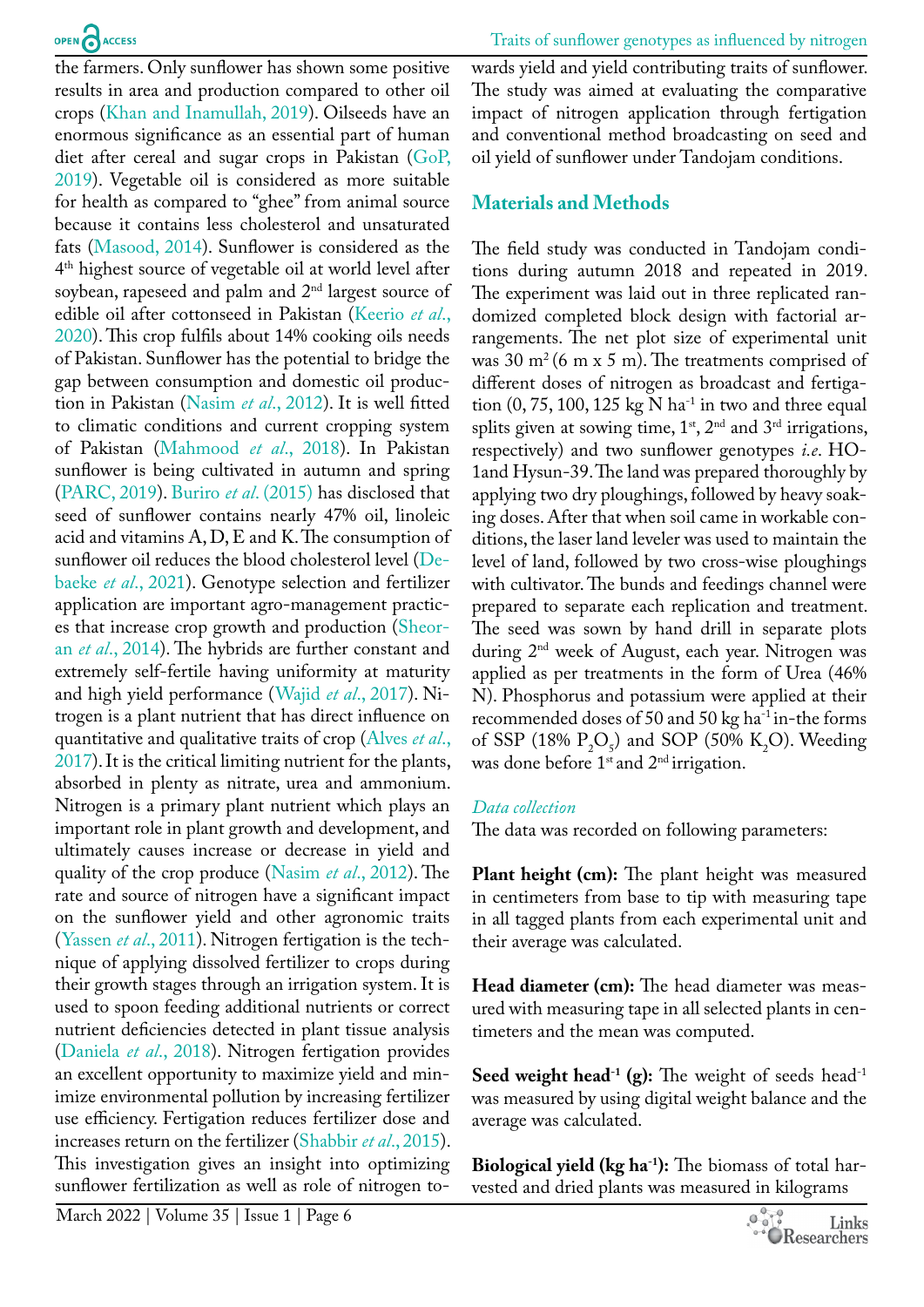

<span id="page-2-1"></span>**Figure 1:** *Tandojam weather data of 2018 and 2019 during sunflower growth period.* 

<span id="page-2-0"></span>

| Table 1: Physico-chemical analysis of experimental soil |  |  |
|---------------------------------------------------------|--|--|
| $(2018$ and $2019)$ .                                   |  |  |

| <b>Soil Parameter</b>        | <b>Values</b>    |
|------------------------------|------------------|
| Soil texture                 |                  |
| Clay( %)                     | 38.00            |
| Silt $(\%)$                  | 41.50            |
| Sand $(\%)$                  | 20.50            |
| Textural class               | Silt clayey loam |
| Chemical properties          |                  |
| Soil pH                      | 7.98             |
| $EC$ (dS m <sup>-1</sup> )   | 2.370            |
| Organic matter (%)           | 0.500            |
| P available $(mg kg^{-1})$   | 9.000            |
| K extractable $(mg kg^{-1})$ | 0.890            |
| Total $N$ $(\%)$             | 0.021            |

by using digital weight balance before threshing seeds from heads and then average was calculated.

**Seed yield (kg ha<sup>-1</sup>):** The seed obtained from heads of total harvested plants after drying was weighed in kilograms by using digital weight balance average was worked out.

**Oils content (%):** The oil content was determined by taking 10 grams of seed through Soxhlete apparatus (for each treatment) available at Institute of Oilseeds Research, ARC, Tandojam. The oil content % was measured by using the formula: Oil weight  $(g) \div$  Seed sample weight (g) x 100.

**Chlorophyll content (mg g-1):** The chlorophyll content was recorded in mg  $g^{-1}$  with digital chlorophyll meter from the leaves of living plants in the field during peak vegetative growth of the plants.

**Crop growth rate (g m<sup>-2</sup> day<sup>-1</sup>):** The growth rate of crop was noted from the plants selected at random through the formula: (Weight  $2$  – Weight  $1$ ) ÷ (Time 2 –Time 1) at the climax of growth period of crop.

#### *Statistical analysis*

The recorded data was analyzed statistically through the application of analysis of variance technique by involving software Statistix version 8.1 [\(Statistix,](#page-9-5)  [2006](#page-9-5)). The LSD test was applied 0.05 for evaluating the difference of various treatments.

#### *Physico-chemical analysis of soil*

The Soil Auger was used for taking soil samples before sowing and after harvesting of crop from different five locations of the experimental area at the depth of 0-30 cm. The samples were dried under sun, then grinding and sieving in 2 mm was done and later on kept in containers of plastic. After that different properties of physical as well as chemical nature of the soil were done. The procedure adopted was that of Rayan *et al*[. \(2001\)](#page-9-6) ([Table 1\)](#page-2-0).

## *Weather data*

Tandojam weather data during growing season of crop was collected from the Meteorological Station established at Tandojam. The weather data on monthly basis is given as under in the [Figure 1](#page-2-1).

## **Results and Discussion**

## *Plant height (cm)*

Nitrogen application through fertigation caused marked (P<0.05) effects on plant height (cm) of sunflower genotypes ([Table 2\)](#page-3-0). Tallest plants were observed under N<sub>10</sub> = 125 kg N ha<sup>-1</sup>: three splits (⅓ broadcasting at sowing time + fertigation- ½ at 1<sup>st</sup> and ½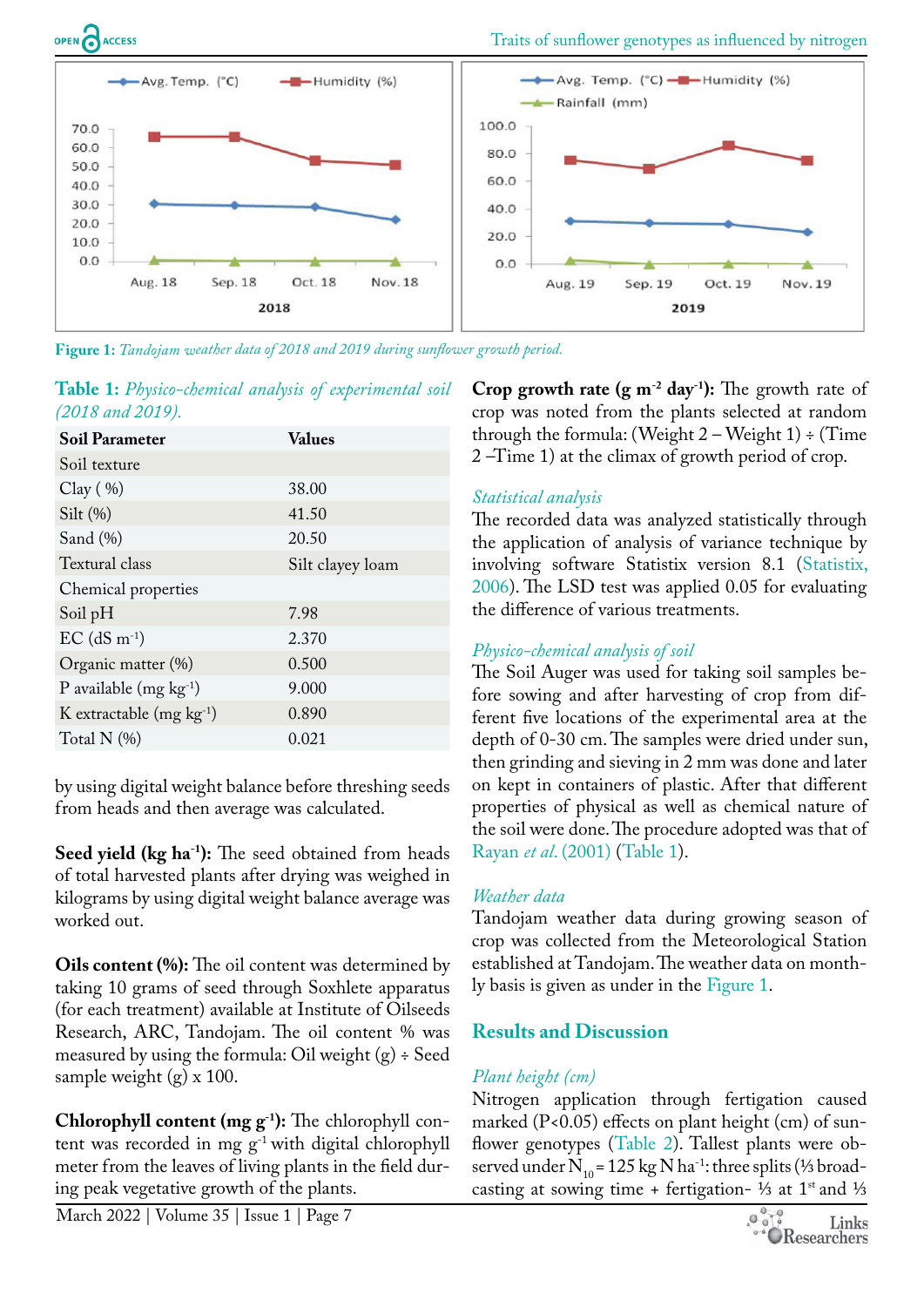## OPEN CACCESS

<span id="page-3-0"></span>**Table 2:** *Plant height (cm) and head diameter (cm) of sunflower as affected by nitrogen fertigation and genotypes.*

| Fertigation method    |                                                                                                                                                                                                       |               | Plant height (cm)           |                     | Head diameter (cm) |                             |          |  |
|-----------------------|-------------------------------------------------------------------------------------------------------------------------------------------------------------------------------------------------------|---------------|-----------------------------|---------------------|--------------------|-----------------------------|----------|--|
|                       |                                                                                                                                                                                                       | Genotypes     |                             | Mean                | Genotypes          |                             | Mean     |  |
|                       |                                                                                                                                                                                                       |               | HO-1 Hysun-39               |                     |                    | HO-1 Hysun-39               |          |  |
|                       | $N_1$ Control (No nitrogen)                                                                                                                                                                           | 177.7         | 174.7                       | 176.2 E             | 27.5               | 26.8                        | 27.3 D   |  |
|                       | N <sub>2</sub> 75 kg N ha <sup>-1</sup> : 2 splits ( $\frac{1}{2}$ broadcasting at sowing time + $\frac{1}{2}$ as<br>fertigation at $2nd$ irrigation)                                                 | 188.0         | 180.3                       | 184.2 DE 29.3       |                    | 27.0                        | 28.1 D   |  |
|                       | N <sub>3</sub> 75 kg N ha <sup>-1</sup> : 2 splits ( $\frac{1}{2}$ at 1 <sup>st</sup> irrigation + $\frac{1}{2}$ at 3 <sup>rd</sup> ; both as<br>fertigation)                                         | 193.0         | 190.0                       | 191.5<br><b>CDE</b> | 32.8               | 30.3                        | 31.6 CD  |  |
|                       | $N_A$ 75 kg N ha <sup>-1</sup> : 3 splits (1/3 broadcasting at sowing time; + ferti- 194.7<br>gation- $\frac{1}{3}$ at 1 <sup>st</sup> irrigation and $\frac{1}{3}$ at 3 <sup>rd</sup> irrigation)    |               | 192.0                       | 193.3 DE 33.5       |                    | 30.8                        | 32.2 BCD |  |
|                       | $N_c$ 100 kg N ha <sup>-1</sup> : 2 splits (1/2 broadcasting at sowing time + 1/2 as 199.7<br>fertigation at $2nd$ irrigation)                                                                        |               | 196.7                       | 198.2<br><b>BCD</b> | 35.7               | 32.5                        | 34.1 BC  |  |
|                       | $N_6$ 100 kg N ha <sup>-1</sup> : 2 splits (1/2 at 1 <sup>st</sup> irrigation + 1/2 at 3 <sup>rd</sup> irrigation; 204.0<br>both as fertigation)                                                      |               | 203.7                       | 203.8<br>$A-D$      | 36.0               | 33.7                        | 34.8 BC  |  |
|                       | N <sub>7</sub> 100 kg N ha <sup>-1</sup> : 3 splits (1/3 broadcasting at sowing time; + ferti- 206.0<br>gation- 1/3 at 1 <sup>st</sup> irrigation and 1/3 at 3 <sup>rd</sup> irrigation)              |               | 207.0                       | 206.5<br>$A-D$      | 37.2               | 34.7                        | 35.9 ABC |  |
|                       | $N_e$ 125 kg N ha <sup>-1</sup> : 2 splits (1/2 broadcasting at sowing time + 1/2 as 228.3<br>fertigation at $2nd$ irrigation)                                                                        |               | 217.3                       | 222.8 AB 38.2       |                    | 35.7                        | 36.9 AB  |  |
|                       | N <sub>o</sub> 125 kg N ha <sup>-1</sup> : 2 splits (1/2 at 1 <sup>st</sup> irrigation + 1/2 at 3 <sup>rd</sup> irrigation; 220.3<br>both as fertigation)                                             |               | 212.7                       | 216.5<br><b>ABC</b> | 37.7               | 34.8                        | 36.3 ABC |  |
|                       | $N_{10}$ 125 kg N ha <sup>-1</sup> : 3 splits (1/3 broadcasting at sowing time; + ferti-231.7<br>gation- $\frac{1}{3}$ at 1 <sup>st</sup> irrigation and $\frac{1}{3}$ at 3 <sup>rd</sup> irrigation) |               | 227.0                       | 229.3 A             | 41.7               | 38.0                        | 39.8 A   |  |
| Mean                  |                                                                                                                                                                                                       | 204.3         | 200.1                       | $\qquad \qquad -$   | 35.0 A 32.4 B      |                             | $-$      |  |
| Variable              |                                                                                                                                                                                                       |               | Fert $(F)$ Geno $(G)$ F x G |                     |                    | Fert $(F)$ Geno $(G)$ F x G |          |  |
| CV                    |                                                                                                                                                                                                       | 11.53         |                             |                     | 12.61              |                             |          |  |
| <b>SE</b>             |                                                                                                                                                                                                       | 13.459 6.0191 |                             | 19.034              | 2.453              | 1.097                       | 3.469    |  |
| $P$ value             |                                                                                                                                                                                                       | 0.005         | 0.489                       | 1.000               | 0.000              | 0.027                       | 1.000    |  |
| $\mathrm{LSD}_{0.05}$ |                                                                                                                                                                                                       | 27.246 -      |                             |                     | 4.967              | 2.221                       |          |  |

at 3<sup>rd</sup> irrigation), followed by  $N_s$  = 125 kg N ha<sup>-1</sup>: two splits ( $\frac{1}{2}$  broadcasting at sowing time +  $\frac{1}{2}$  as fertigation at  $2<sup>nd</sup>$  irrigation). However, smallest plants were noted under  $N<sub>1</sub>$  = control (no nitrogen). Among genotypes, taller plants were noticed in HO-1 whereas smaller ones were registered in Hysun-39. In case of interactive effects, greatest height of plants was obtained in the interaction of  $N_{10}$  = 125 kg N ha<sup>-1</sup>: three splits (⅓ broadcasting at sowing time + fertigation- ⅓ at  $1$ <sup>st</sup> and ⅓ at  $3$ <sup>rd</sup> irrigation) with genotype HO-1 while lowest plant height was registered in the interaction of  $N_1$  = control (no nitrogen) with genotype Hysun-39.

#### *Head diameter (cm)*

The analysis of data indicated that application of nitrogen through fertigation substantially  $(P<0.05)$ influenced on head diameter (cm) of sunflower ([Ta](#page-3-0)[ble 2\)](#page-3-0). The largest head diameter was recorded under  $N_{10}$  = 125 kg N ha<sup>-1</sup>: three splits (⅓ broadcasting at sowing time + fertigation- ½ at 1<sup>st</sup> and ½ at 3<sup>rd</sup> irri-

gation). Whereas,  $N_s$  = 125 kg N ha<sup>-1</sup>: two splits (½ broadcasting at sowing time  $+ 1/2$  as fertigation at  $2<sup>nd</sup>$ irrigation) ranked  $2<sup>nd</sup>$  in head diameter. Nevertheless, lowest head diameter was documented under  $N_1$  = control (no nitrogen). Genotype HO-1 gave greater head diameter over Hysun-39. The interaction of  $N_{10}$  = 125 kg N ha<sup>-1</sup>: three splits (⅓ broadcasting at sowing time + fertigation- ⅓ at 1<sup>st</sup> and ⅓ at 3<sup>rd</sup> irrigation) with genotype HO-1 produced greatest head diameter and that of  $N_1$  = control (no nitrogen) with Hysun-39 gave least head diameter (cm).

#### *Seed weight head-1 (g)*

The data analysis revealed that seed weight head<sup>-1</sup>(g) of sunflower was affected markedly (P≤0.05) by application of nitrogen through fertigation ([Table 3\)](#page-4-0). In case of nitrogen application methods,  $N_{10}$  = 125 kg N ha-1: three splits (⅓ broadcasting at sowing time + fertigation- ⅓ at 1<sup>st</sup> and ⅓ at 3<sup>rd</sup> irrigation) gave higher seed weight head<sup>-1</sup> (g).  $N_g = 125$  kg N ha<sup>-1</sup>: two splits ( $\frac{1}{2}$  broadcasting at sowing time +  $\frac{1}{2}$  as fertigation at  $2^{\text{nd}}$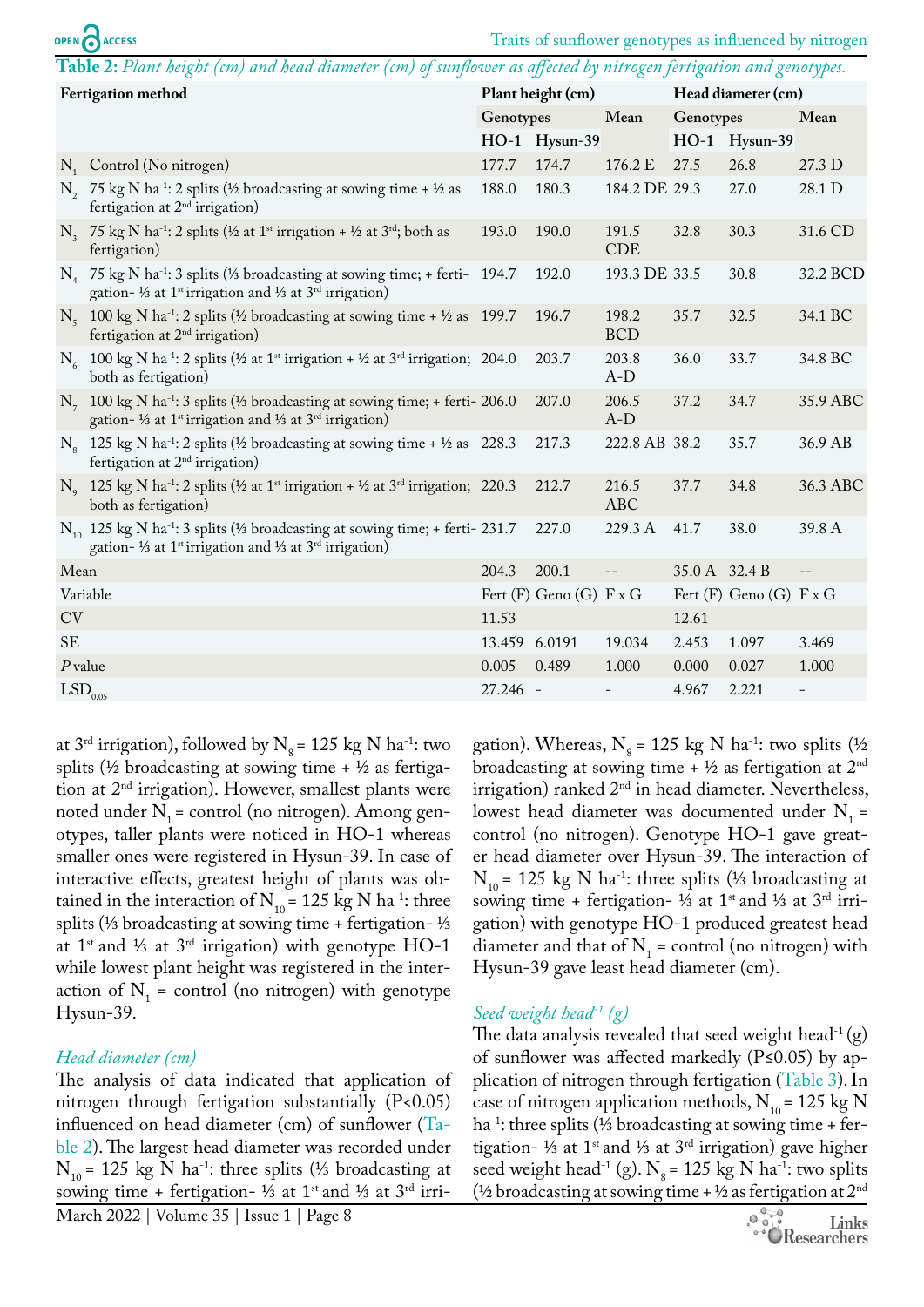<span id="page-4-0"></span>**Table 3:** *Seed weight head-1 (g) and biological yield (kg ha-1) of ssunflower as affected by nitrogen fertigation and genotypes.*

| <b>Fertigation method</b> |                                                                                                                                                                            |                 | Seed weight head <sup>-1</sup> (g) |                | Biological yield $(kg ha-1)$ |                       |                          |  |
|---------------------------|----------------------------------------------------------------------------------------------------------------------------------------------------------------------------|-----------------|------------------------------------|----------------|------------------------------|-----------------------|--------------------------|--|
|                           |                                                                                                                                                                            | Genotypes       |                                    | Mean           | Genotypes                    |                       | Mean                     |  |
|                           |                                                                                                                                                                            | $HO-1$          | Hysun-39                           |                | $HO-1$                       | Hysun-39              |                          |  |
|                           | N <sub>1</sub> Control (No nitrogen)                                                                                                                                       | 177.7           | 378.0                              | 440.5 C        | 3624                         | 3520                  | 3572 C                   |  |
|                           | N, 75 kg N ha <sup>-1</sup> : 2 splits (1/2 broadcasting at sowing time + 1/2 as 188.0)<br>fertigation at $2nd$ irrigation)                                                |                 | 387.3                              | 452.5 BC       | 3986                         | 3656                  | 3821 BC                  |  |
|                           | N <sub>3</sub> 75 kg N ha <sup>-1</sup> : 2 splits (1/2 at 1 <sup>st</sup> irrigation + 1/2 at 3 <sup>rd</sup> ; both as<br>fertigation)                                   | 193.0           | 415.3                              | 466.8 BC       | 4078                         | 4040                  | 4059 AB                  |  |
|                           | $N_A$ 75 kg N ha <sup>-1</sup> : 3 splits (1/3 broadcasting at sowing time; +<br>fertigation- 1/3 at 1 <sup>st</sup> irrigation and 1/3 at $3rd$ irrigation)               | 194.7           | 425.0                              | 485.3 BC       | 4114                         | 4045                  | 4080 AB                  |  |
|                           | $N_5$ 100 kg N ha <sup>-1</sup> : 2 splits (½ broadcasting at sowing time + ½<br>as fertigation at $2nd$ irrigation)                                                       | 199.7           | 441.7                              | 494.8 BC 4119  |                              | 4117                  | 4118 AB                  |  |
|                           | $N_6$ 100 kg N ha <sup>-1</sup> : 2 splits (1/2 at 1 <sup>st</sup> irrigation + 1/2 at 3 <sup>rd</sup> irriga-<br>tion; both as fertigation)                               | 204.0           | 442.3                              | 497.0 BC 4173  |                              | 4158                  | 4165 AB                  |  |
|                           | N <sub>7</sub> 100 kg N ha <sup>-1</sup> : 3 splits (1/3 broadcasting at sowing time; +<br>fertigation- 1/3 at 1 <sup>st</sup> irrigation and 1/3 at $3rd$ irrigation)     | 206.0           | 482.7                              | 520.5 ABC 4211 |                              | 4163                  | 4187 AB                  |  |
|                           | N <sub>o</sub> 125 kg N ha <sup>-1</sup> : 2 splits (½ broadcasting at sowing time + ½<br>as fertigation at $2nd$ irrigation)                                              | 220.3           | 493.3                              | 532.7 AB       | 4353                         | 4250                  | 4302 A                   |  |
|                           | N <sub>o</sub> 125 kg N ha <sup>-1</sup> : 2 splits ( $\frac{1}{2}$ at 1 <sup>st</sup> irrigation + $\frac{1}{2}$ at 3 <sup>rd</sup> irriga-<br>tion; both as fertigation) | 228.3           | 488.0                              | 523.3 AB       | 4253                         | 4246                  | 4249 AB                  |  |
|                           | $N_{10}$ 125 kg N ha <sup>-1</sup> : 3 splits (1/3 broadcasting at sowing time; +<br>fertigation- 1/3 at 1 <sup>st</sup> irrigation and 1/3 at 3 <sup>rd</sup> irrigation) | 231.7           | 530.3                              | 584.5 A        | 4379                         | 4287                  | 4333 A                   |  |
| Mean                      |                                                                                                                                                                            | 551.2 A 448.4 B |                                    | $- -$          | 4129                         | 4048                  |                          |  |
| Variable                  |                                                                                                                                                                            |                 | Fert $(F)$ Geno $(G)$ F x G        |                |                              | Fert $(F)$ Geno $(G)$ | $F \times G$             |  |
| CV                        |                                                                                                                                                                            | 13.87           |                                    |                | 9.24                         |                       |                          |  |
| <b>SE</b>                 |                                                                                                                                                                            | 40.021          | 17.898                             | 56.599         | 218.21                       | 97.586                | 308.59                   |  |
| $P$ value                 |                                                                                                                                                                            | 0.038           | 0.000                              | 0.998          | 0.037                        | 0.414                 | 0.999                    |  |
| $\mathrm{LSD}_{0.05}$     |                                                                                                                                                                            | 81.019          | 36.233                             | $\frac{1}{2}$  | 441.74 -                     |                       | $\overline{\phantom{0}}$ |  |

irrigation) trailed in efficacy of seed weight head<sup>-1</sup>. However, minimal seed weight head<sup>-1</sup> was noted in  $N_1$  = control (no nitrogen). As much as genotypes are concerned, the highest seed weight head-1 was observed in HO-1 whereas lowest seed weight head-1 was registered in Hysun-39. With regard to interactive effects, greatest seed weight head<sup>-1</sup> was registered in N<sub>10</sub> = 125 kg N ha<sup>-1</sup>: three splits (⅓ broadcasting at sowing time + fertigation- ⅓ at 1<sup>st</sup> and 1⁄3 at 3<sup>rd</sup> irrigation) with genotype HO-1 while least seed weight head<sup>-1</sup> (g) was observed when  $N_1$  = control (no nitrogen) was interacted with Hysun-39.

#### *Biological yield (kg ha-1)*

Nitrogen application through fertigation demonstrated considerable (P≤0.05) effects over the biological yield of sunflower [\(Table 3](#page-4-0)). Enhanced biological yield (kg ha<sup>-1</sup>) was recorded under  $N_{10}$  = 125 kg N ha<sup>-1</sup> 1 : three splits (⅓ broadcasting at sowing time + fertigation- ⅓ at 1<sup>st</sup> and ⅓ at 3<sup>rd</sup> irrigation), followed by N<sub>8</sub>

March 2022 | Volume 35 | Issue 1 | Page 9

= 125 kg N ha<sup>-1</sup>: two splits ( $\frac{1}{2}$  broadcasting at sowing time  $+ 1/2$  as fertigation at  $2<sup>nd</sup>$  irrigation). Nonetheless, lowest biological yield (kg ha<sup>-1</sup>) was noted under  $N_1$ = control (no nitrogen). Genotype HO-1 surpassed Hysun-39 in biological yield (kg ha<sup>-1</sup>). As regards interaction, greatest biological yield ( $kg \text{ ha}^{-1}$ ) was obtained in N<sub>10</sub> = 125 kg N ha<sup>-1</sup>: three splits (⅓ broadcasting at sowing time + fertigation- ½ at 1<sup>st</sup> and ½ at  $3<sup>rd</sup>$  irrigation) x HO-1 whereas minimum biological yield (kg ha<sup>-1</sup>) noticed in  $N_1$  = control (no nitrogen) x Hysun-39.

#### *Seed yield (kg ha-1)*

The statistical analysis envisaged that nitrogen application through fertigation demonstrated marked (P≤0.05) impact on the seeds yield ([Table 4](#page-5-0)). Better seed yield (kg ha<sup>-1</sup>) was documented in  $N_{10}$  = 125 kg N ha-1: three splits (⅓ broadcasting at sowing time + fertigation- ⅓ at 1<sup>st</sup> and ⅓ at 3<sup>rd</sup> irrigation). N<sub>8</sub> = 125 kg N ha<sup>-1</sup>: two splits ( $\frac{1}{2}$  broadcasting at sowing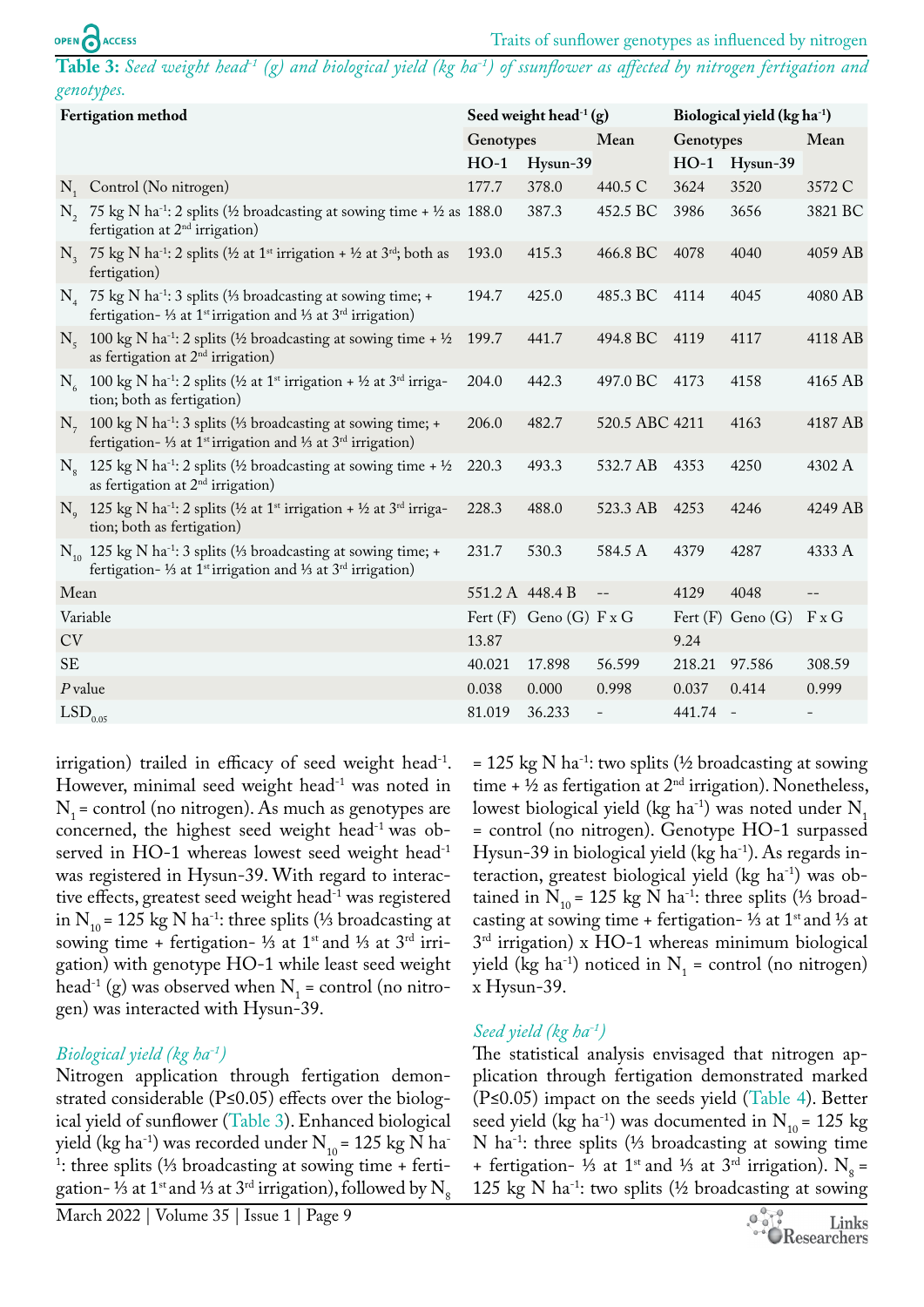<span id="page-5-0"></span>

|                       | OPEN CACCESS                                                                                                                                                                          |               |                                   |                          |                 | Traits of sunflower genotypes as influenced by nitrogen |                          |
|-----------------------|---------------------------------------------------------------------------------------------------------------------------------------------------------------------------------------|---------------|-----------------------------------|--------------------------|-----------------|---------------------------------------------------------|--------------------------|
|                       | Table 4: Seed yield (kg ha <sup>-1</sup> ) and oil content (%) of sunflower as affected by nitrogen fertigation and genotypes.                                                        |               |                                   |                          |                 |                                                         |                          |
| Fertigation method    |                                                                                                                                                                                       |               | Seed yield (kg ha <sup>-1</sup> ) |                          | Oil content (%) |                                                         |                          |
|                       |                                                                                                                                                                                       | Genotypes     |                                   | Mean                     | Genotypes       |                                                         | Mean                     |
|                       |                                                                                                                                                                                       |               | HO-1 Hysun-39                     |                          | $HO-1$          | Hysun-39                                                |                          |
|                       | $N_1$ Control (No nitrogen)                                                                                                                                                           | 177.7         | 2128                              | 2143 G                   | 38.2            | 37.9                                                    | 38.1                     |
|                       | N, 75 kg N ha <sup>-1</sup> : 2 splits (1/2 broadcasting at sowing time + 1/2 as ferti-<br>gation at $2nd$ irrigation)                                                                | 188.0         | 2270                              | 2275 F                   | 38.6            | 38.2                                                    | 38.4                     |
|                       | N <sub>3</sub> 75 kg N ha <sup>-1</sup> : 2 splits ( $\frac{1}{2}$ at 1 <sup>st</sup> irrigation + $\frac{1}{2}$ at 3 <sup>rd</sup> ; both as fertiga- 193.0<br>tion)                 |               | 2331                              | 2333 EF 38.7             |                 | 38.3                                                    | 38.5                     |
|                       | N <sub>4</sub> 75 kg N ha <sup>-1</sup> : 3 splits (1/3 broadcasting at sowing time; + fertigation- 194.7<br>1/3 at 1 <sup>st</sup> irrigation and 1/3 at 3 <sup>rd</sup> irrigation) |               | 2376                              | 2390 DE 38.9             |                 | 38.5                                                    | 38.7                     |
|                       | $N_c$ 100 kg N ha <sup>-1</sup> : 2 splits (1/2 broadcasting at sowing time + 1/2 as ferti-199.7<br>gation at $2nd$ irrigation)                                                       |               | 2431                              | 2434 D                   | 39.0            | 38.8                                                    | 38.9                     |
|                       | $N_c$ 100 kg N ha <sup>-1</sup> : 2 splits (1/2 at 1 <sup>st</sup> irrigation + 1/2 at 3 <sup>rd</sup> irrigation; both 204.0<br>as fertigation)                                      |               | 2435                              | 2450 CD 39.6             |                 | 38.8                                                    | 39.2                     |
|                       | N <sub>7</sub> 100 kg N ha <sup>-1</sup> : 3 splits (1/3 broadcasting at sowing time; + fertiga-<br>tion- 1/3 at 1 <sup>st</sup> irrigation and 1/3 at $3rd$ irrigation)              | 206.0         | 2482                              | 2505 BC 39.8             |                 | 38.8                                                    | 39.3                     |
|                       | N <sub>s</sub> 125 kg N ha <sup>-1</sup> : 2 splits (1/2 broadcasting at sowing time + 1/2 as ferti-220.3<br>gation at $2nd$ irrigation)                                              |               | 2535                              | 2587 B                   | 40.5            | 39.2                                                    | 39.9                     |
|                       | N <sub>o</sub> 125 kg N ha <sup>-1</sup> : 2 splits (1/2 at 1 <sup>st</sup> irrigation + 1/2 at 3 <sup>rd</sup> irrigation; both 228.3<br>as fertigation)                             |               | 2521                              | 2527 B                   | 40.5            | 38.9                                                    | 39.7                     |
|                       | N <sub>10</sub> 125 kg N ha <sup>-1</sup> : 3 splits (1/3 broadcasting at sowing time; + fertiga-<br>tion- 1/3 at 1 <sup>st</sup> irrigation and 1/3 at $3rd$ irrigation)             | 231.7         | 2551                              | 2603 A                   | 40.6            | 39.3                                                    | 40.0                     |
| Mean                  |                                                                                                                                                                                       | 2443          | 2415                              | $--$                     | 39.4            | 38.7                                                    |                          |
|                       | Variable                                                                                                                                                                              |               | Fert $(F)$ Geno $(G)$ F x G       |                          |                 | Fert $(F)$ Geno $(G)$ F x G                             |                          |
| CV                    |                                                                                                                                                                                       | 2.25          |                                   |                          | 4.92            |                                                         |                          |
| <b>SE</b>             |                                                                                                                                                                                       | 31.476 14.076 |                                   | 44.514                   | 1.108           | 0.495                                                   | 1.567                    |
| $P$ value             |                                                                                                                                                                                       | 0.000         | 0.167                             | 0.999                    | 0.715           | 0.128                                                   | 0.999                    |
| $LSD$ <sub>0.05</sub> |                                                                                                                                                                                       | 63.720 -      |                                   | $\overline{\phantom{0}}$ |                 | $\overline{\phantom{0}}$                                | $\overline{\phantom{a}}$ |

time +  $\frac{1}{2}$  as fertigation at  $2<sup>nd</sup>$  irrigation) ranked  $2<sup>nd</sup>$ in performance. Least seed yield was observed in  $N_1$ = control (o nitrogen). Among genotypes, more seed yield (kg ha-1) was observed in HO-1 as compared to Hysun-39. The interaction of  $N_{10}$  = 125 kg N ha<sup>-1</sup>: three splits (⅓ broadcasting at sowing time + fertigation- ⅓ at 1st and ⅓ at 3rd irrigation) with genotype HO-1 was found best and produced improved seed yield (kg ha-1) in contrast to other interactions. Nonetheless, the interaction of  $N_1$  = control (no nitrogen) with genotype Hysun-39 resulted in lowest seed yield  $(kg ha<sup>-1</sup>).$ 

#### *Oil content (%)*

Nitrogen application through fertigation caused significant  $(P>0.05)$  effect on oil content  $(\%)$  of sunflower ([Table 4\)](#page-5-0). In case of nitrogen application methods numerically greater oil content was recorded in  $N_{10}$  = 125 kg N ha-1: three splits (⅓ broadcasting at sowing time + fertigation- ⅓ at 1<sup>st</sup> and ⅓ at 3<sup>rd</sup> irrigation), followed by  $N_s$  = 125 kg N ha<sup>-1</sup>: two splits (½ broad-

March 2022 | Volume 35 | Issue 1 | Page 10

casting at sowing time  $+ 1/2$  as fertigation at  $2<sup>nd</sup>$  irrigation). Nevertheless, least oil content (%) was observed in  $N_1$  = control (no nitrogen). As regards genotypes, superior oil content (%) was observed in HO-1 over genotype Hysun-39. In case of interactive effects, numerically more oil content (%) was noticed in  $N_{10}$  = 125 kg N ha-1: three splits (⅓ broadcasting at sowing time + fertigation- ⅓ at 1<sup>st</sup> and ⅓ at 3<sup>rd</sup> irrigation) x HO-1 while minimal oil content was observed in the  $N<sub>1</sub>$  = control (no nitrogen) interacted with Hysun-39.

#### *Chlorophyll content (µmol m-2 of leaf )*

The effect of nitrogen application by fertigation methods was not substantial (P>0.05) on chlorophyll content ( $\mu$ mol m<sup>-2</sup> of leaf) of sunflower ([Table 5\)](#page-6-0). As regards nitrogen application methods, numerically higher chlorophyll content ( $\mu$ mol m<sup>-2</sup> of leaf) was noted under  $N_{10}$  = 125 kg N ha<sup>-1</sup>: three splits (⅓ broadcasting at sowing time + fertigation- 1⁄3 at 1<sup>st</sup> and 1⁄3 at  $3<sup>rd</sup>$  irrigation) whereas, N<sub>8</sub> = 125 kg N ha<sup>-1</sup>: two splits ( $\frac{1}{2}$  broadcasting at sowing time +  $\frac{1}{2}$  as fertigation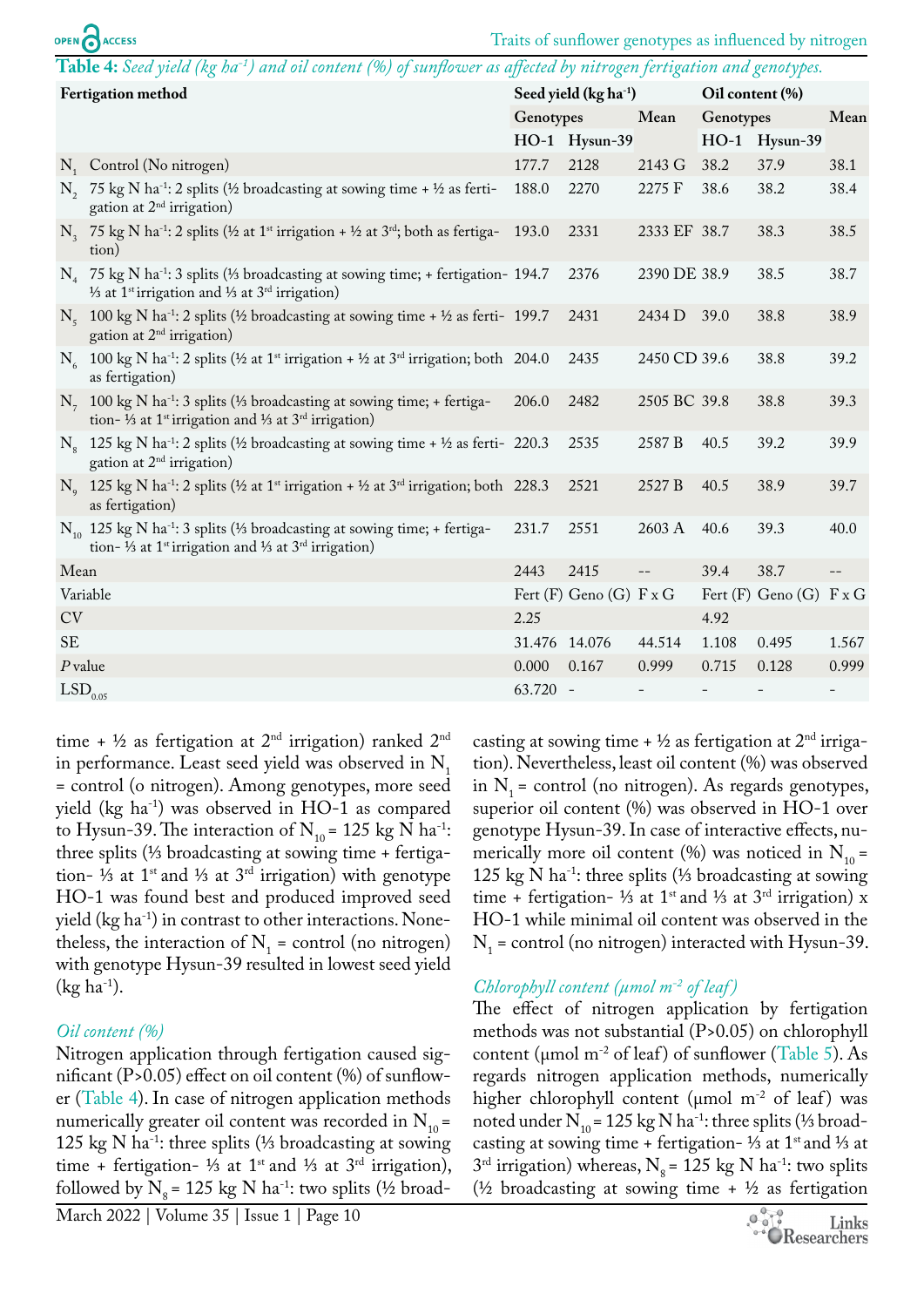<span id="page-6-0"></span>**Table 5:** *Chlorophyll content (µmol m-2 of leaf ) and crop growth rate (g m-2 day-1) of sunflower as affected by nitrogen fertigation and genotypes.*

| Fertigation method    |                                                                                                                                                                                 | $m^{-2}$ ) |                       |                          | Chlorophyll content ( $\mu$ mol Crop growth rate ( $g m^{-2}$<br>$day^{-1}$ |                                             |                          |
|-----------------------|---------------------------------------------------------------------------------------------------------------------------------------------------------------------------------|------------|-----------------------|--------------------------|-----------------------------------------------------------------------------|---------------------------------------------|--------------------------|
|                       |                                                                                                                                                                                 | Genotypes  |                       |                          | Mean Genotypes                                                              |                                             | Mean                     |
|                       |                                                                                                                                                                                 |            | HO-1 Hysun-39         |                          |                                                                             | HO-1 Hysun-39                               |                          |
| $N_{1}$               | Control (No nitrogen)                                                                                                                                                           | 177.7      | 43.2                  | 43.2                     | 1.5                                                                         | 1.4                                         | 1.4 C                    |
| $N_{2}$               | 75 kg N ha <sup>-1</sup> : 2 splits (1/2 broadcasting at sowing time + 1/2 as ferti- 188.0)<br>gation at $2nd$ irrigation)                                                      |            | 43.5                  | 44.1                     | 1.9                                                                         | 1.4                                         | 1.4 BC                   |
| $N_{\rm a}$           | 75 kg N ha <sup>-1</sup> : 2 splits (1/2 at 1 <sup>st</sup> irrigation + 1/2 at 3 <sup>rd</sup> ; both as fertiga- 193.0<br>tion)                                               |            | 44.2                  | 44.5                     | 2.2                                                                         | 1.8                                         | 2.0 BC                   |
| $\rm N_{_4}$          | 75 kg N ha <sup>-1</sup> : 3 splits (1/3 broadcasting at sowing time; + fertiga-<br>tion- 1/3 at 1 <sup>st</sup> irrigation and 1/3 at 3 <sup>rd</sup> irrigation)              | 194.7      | 44.3                  | 45.3                     | 2.3                                                                         | 1.9                                         | 2.1 BC                   |
| $N_{\zeta}$           | 100 kg N ha <sup>-1</sup> : 2 splits ( $\frac{1}{2}$ broadcasting at sowing time + $\frac{1}{2}$ as<br>fertigation at 2 <sup>nd</sup> irrigation)                               | 199.7      | 44.4                  | 46.2                     | 2.5                                                                         | 2.0                                         | 2.2 BC                   |
| $N_{6}$               | 100 kg N ha <sup>-1</sup> : 2 splits ( $\frac{1}{2}$ at 1 <sup>st</sup> irrigation + $\frac{1}{2}$ at 3 <sup>rd</sup> irrigation; both 204.0<br>as fertigation)                 |            | 45.7                  | 46.9                     | 2.5                                                                         | 2.0                                         | 2.3 BC                   |
| $N_{7}$               | 100 kg N ha <sup>-1</sup> : 3 splits (1/3 broadcasting at sowing time; + fertiga-<br>tion- 1/3 at 1 <sup>st</sup> irrigation and 1/3 at $3^{rd}$ irrigation)                    | 206.0      | 47.0                  | 48.9                     | 2.6                                                                         | 2.5                                         | 2.5 B                    |
| $N_{\rm g}$           | 125 kg N ha <sup>-1</sup> : 2 splits (½ broadcasting at sowing time + ½ as<br>fertigation at 2 <sup>nd</sup> irrigation)                                                        | 220.3      | 52.5                  | 52.9                     | 2.9                                                                         | 2.7                                         | 2.8 AB                   |
| $N_{\rm o}$           | 125 kg N ha <sup>-1</sup> : 2 splits ( $\frac{1}{2}$ at 1 <sup>st</sup> irrigation + $\frac{1}{2}$ at 3 <sup>rd</sup> irrigation; both 228.3<br>as fertigation)                 |            | 49.7                  | 50.7                     | 2.7                                                                         | 2.6                                         | 2.6 AB                   |
| $\rm N_{_{10}}$       | 125 kg N ha <sup>-1</sup> : 3 splits (1/ <sub>3</sub> broadcasting at sowing time; + fertiga-<br>tion- 1/3 at 1 <sup>st</sup> irrigation and 1/3 at 3 <sup>rd</sup> irrigation) | 231.7      | 53.0                  | 53.2                     | 3.4                                                                         | 2.8                                         | 3.1A                     |
| Mean                  |                                                                                                                                                                                 | 48.3       | 46.9                  | $--$                     | 2.6                                                                         | 2.1                                         | $--$                     |
| Variable              |                                                                                                                                                                                 |            | Fert $(F)$ Geno $(G)$ |                          |                                                                             | $F \times G$ Fert (F) Geno (G) $F \times G$ |                          |
| CV                    |                                                                                                                                                                                 | 13.11      |                       |                          | 39.67                                                                       |                                             |                          |
| <b>SE</b>             |                                                                                                                                                                                 | 3.600      | 1.610                 | 5.092                    | 0.538                                                                       | 0.240                                       | 0.761                    |
| $P$ value             |                                                                                                                                                                                 | 0.061      | 0.370                 | 1.000 0.018              |                                                                             | 0.098                                       | 0.972                    |
| $\mathrm{LSD}_{0.05}$ |                                                                                                                                                                                 |            |                       | $\overline{\phantom{a}}$ | 1.089                                                                       | $\bar{ }$                                   | $\overline{\phantom{a}}$ |

at  $2<sup>nd</sup>$  irrigation) ranked  $2<sup>nd</sup>$ . However, minimum chlorophyll content ( $\mu$ mol m<sup>-2</sup> of leaf) was noted under  $N_1$  = control (no nitrogen). Genotype HO-1 gave greater chlorophyll content ( $\mu$ mol m<sup>-2</sup> of leaf) over Hysun-39. The interaction of  $N_{10}$  = 125 kg N ha<sup>-1</sup>: three splits (⅓ broadcasting at sowing time + fertigation- ⅓ at 1st and ⅓ at 3rd irrigation) with genotype HO-1 resulted in better chlorophyll content (µmol  $m^{-2}$  of leaf).

#### *Crop growth rate (g m-2 day-1)*

Nitrogen application through fertigation exhibited substantial (P<0.05) effects on crop growth rate (g  $m^{-2}$ )  $day^{-1}$ ) of sunflower [\(Table 5](#page-6-0)). As regards N application methods higher growth rate of crop was noticed in N<sub>10</sub> = 125 kg N ha<sup>-1</sup>: three splits (⅓ broadcasting at sowing time + fertigation- 1/3 at 1<sup>st</sup> and 1/3 at 3<sup>rd</sup> irrigation).  $N_e$  = 125 kg N ha<sup>-1</sup>: two splits (½ broadcasting at sowing time +  $\frac{1}{2}$  as fertigation at  $2<sup>nd</sup>$  irrigation)

proved  $2<sup>nd</sup>$  in efficacy of giving crop growth rate (g m-2 day-1)**.** However, minimal growth rate of sunflower crop was noted in  $N_1$  = control (no nitrogen). As much as genotypes are concerned, numerically higher growth rate was observed in HO-1 whereas lowest one was registered in Hysun-39. In case of interactive effects, numerically better growth rate  $(g m<sup>-2</sup> day<sup>-1</sup>)$ was documented in  $N_{10}$  = 125 kg N ha<sup>-1</sup>: three splits (⅓ broadcasting at sowing time + fertigation- ⅓ at 1st and ⅓ at 3rd irrigation) with genotype HO-1.

Nitrogen is an essential plant nutrient to stimulate plant growth and development and ultimately yield and quality of the produce (Ullah *et al*[., 2015\)](#page-9-7). Nitrogen application at optimum rate improves the soil nitrogen status and subsequently causes increased crop yields ([Kandil](#page-8-9) *et al*., 2017). Among the modern agro-management practices fertilizer application are imperative for boosting the growth and production

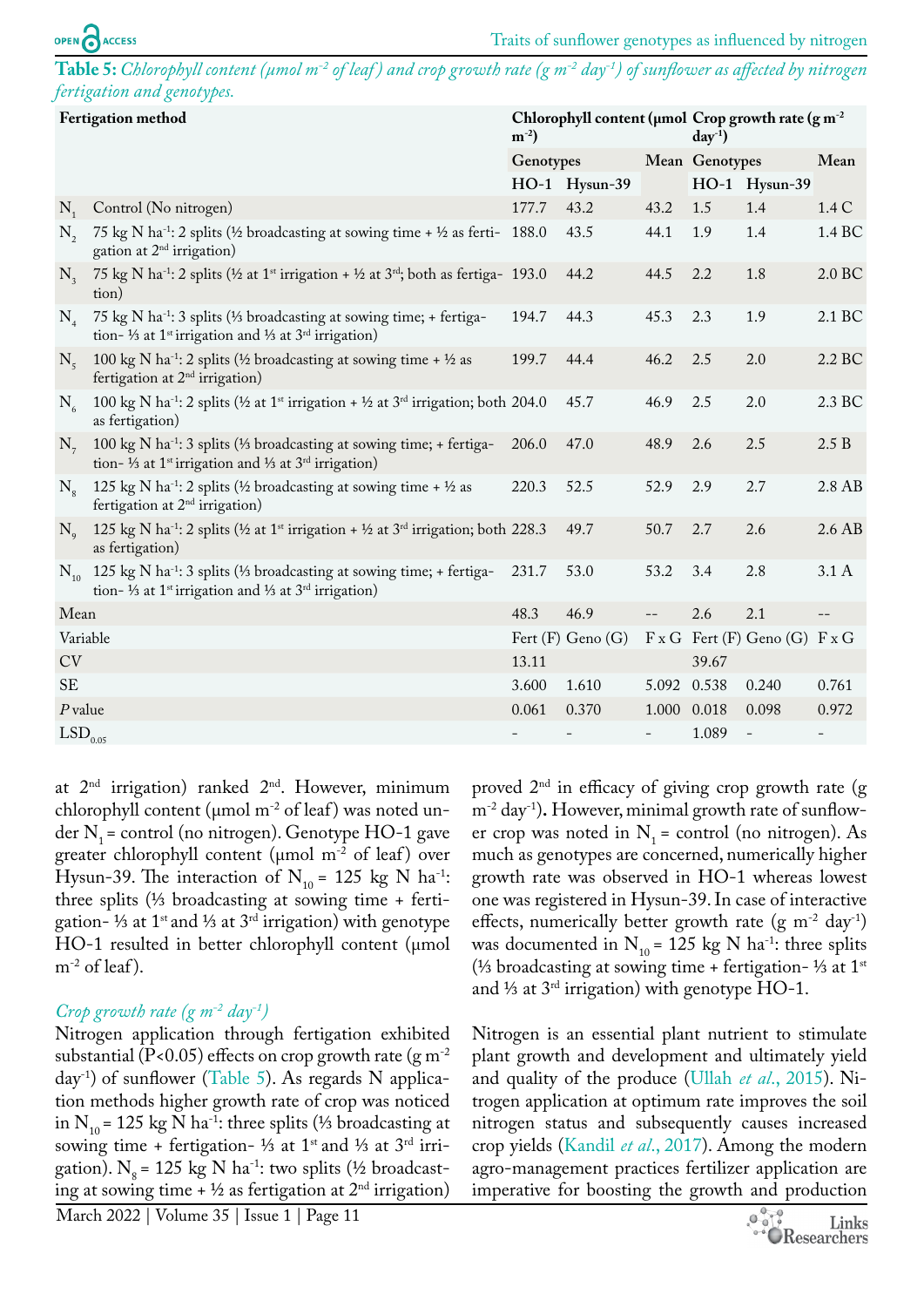of sunflower. The farmers in our country generally use the old method of fertilization application *i.e*. broadcasting. This method has so many disadvantages like uneven distributions of seeds, depth, and seed lying scattered being picked up by birds (Amin *et al*[., 2006\)](#page-8-10). Furthermore, nitrogen use efficiency is very low (30– 40%) (Kumar *et al*., 2021). The findings of this study advocated that performance of sunflower almost in all growth and yield parameters was better when nitrogen was applied @ 125 kg N ha<sup>-1</sup>: three splits (⅓ broadcasting at sowing time + fertigation- ½ at  $1<sup>st</sup>$  and <sup>1⁄3</sup> at  $3<sup>rd</sup>$  irrigation). This superior performance may be attributed to most favorable dose and time of nitrogen application which rewarded the crop nutrient requirements at proper stage. Crops nutrient requirements vary at different growth stages. Nitrogen is the most important plant nutrient which is needed by plants in larger quantity and at different stages. When required nutrient is supplied to crop at proper time and in required quantity, the positive results could be achieved. The nutrients must be made available to the plants at the proper growth stage so as to avoid their excessive loss. Through fertigation fertilizers are applied in soluble form at critical growth stages with higher demand for nutrients. It ensures a regular and timely supply of nutrients without contaminating the environment through leaching (Asad *et al*[., 2002\)](#page-8-11). Fertigation is the technique of applying dissolved fertilizer to crops during their growth stages through an irrigation system [\(Nasim](#page-8-4) *et al*., 2012). Fertigation is the significant component of drip irrigation system and worldwide it has been proved beneficial method for crop fertilization, particularly under arid and semi-arid regions; and more particularly under water stress conditions (Wajid *et al*[., 2017](#page-9-2)). Integration of fertigation with broadcasting  $@$  175 kg ha<sup>-1</sup> provided required nitrogen to the crop that is why highest seed yield of sunflower was obtained at this combination of treatments. In the findings of research [Rathod](#page-9-8) *et al*[. \(2017\)](#page-9-8) reported that significant respective increase in seed yield of *Brassica juncea* (L.) was observed by 34.6, 53.1 and 72.1% under fertigation at 40, 80, and 120 kg N ha<sup>-1</sup> over control. Moreover, lower seed yield of sunflower at control (no nitrogen) and other treatments might be due to deficit nitrogen availability to crop plants during the critical growth stages causing retardation of vegetative and reproductive growth and non-utilization of carbohydrates for end product synthesis. Genetic variability is very crucial item for selection of crop variety ([Sujatha](#page-9-9) *et al*., 2002). Genetic similarities and differences existing in the

genotypes are utilized efficiently as genetic resource in the breeding programs [\(Safavi, 2011](#page-9-10)). Hybrids of sunflower are more stable and highly self-fertile with a high yield performance and greater uniformity at maturity ([Kaya and Atakisi, 2004\)](#page-8-12). In our study genotype HO-1 surpassed Hysun-39 almost in all growth and yield traits, particularly seed yield (kg ha<sup>-1</sup>). This superiority of HO-1 over Hysun-39 might be attributed to genetic potential and better adoptability of open pollinated variety (HO-1) under agro-ecological conditions of Tandojam. The early sunflower cultivars, having the highest yield can be recommended for the similar ecological conditions [\(Ozturk](#page-9-11) *et al*., 2017). Sunflower maturation under different environmental conditions would accumulate different concentration of oleic acid. Similarly, significant variations in linoleic acid content have also been observed among locations, planting dates and sunflower hybrids by [Ah](#page-8-13)[mad and Qureshi \(2001\).](#page-8-13) The variability in genetics of crop has much importance in breeding programs [\(Sujatha](#page-9-9) *et al*., 2002). In some cases, the hybrid genotypes have been found to be superior in terms of seed yield to their parental lines ([Shahsavari](#page-9-12) *et al*., 2010). The highest 1000-seed weight and seed yield (kg ha-1 ) were recorded from sunflower genotype Nsovak [\(Kandil](#page-8-9) *et al*., 2017).

## **Conclusions and Recommendations**

The outcomes of present research showed that nitrogen application @ 125 kg ha<sup>-1</sup> in three splits (⅓ broadcasting at sowing time + fertigation- ½ at  $1<sup>st</sup>$  and ⅓ at 3rd irrigation) demonstrated substantial increase in seed yield  $(kg ha<sup>-1</sup>)$  of sunflower over other treatments. Amongst the sunflower genotypes, more production potential was found in HO-1 which resulted in higher seed yield  $(kg ha^{-1})$  in contrast to Hysun-39.

## **Acknowledgement**

The research article is the prepared from the original PhD research work of the  $1<sup>st</sup>$  author. The study was undertaken at the Sindh Agriculture University Tandojam.

## **Novelty Statement**

Application of nitrogen to sunflower through fertigation in combination with broadcasting is a unique research under agro-climatic conditions of Tandojam, Sindh, Pakistan.

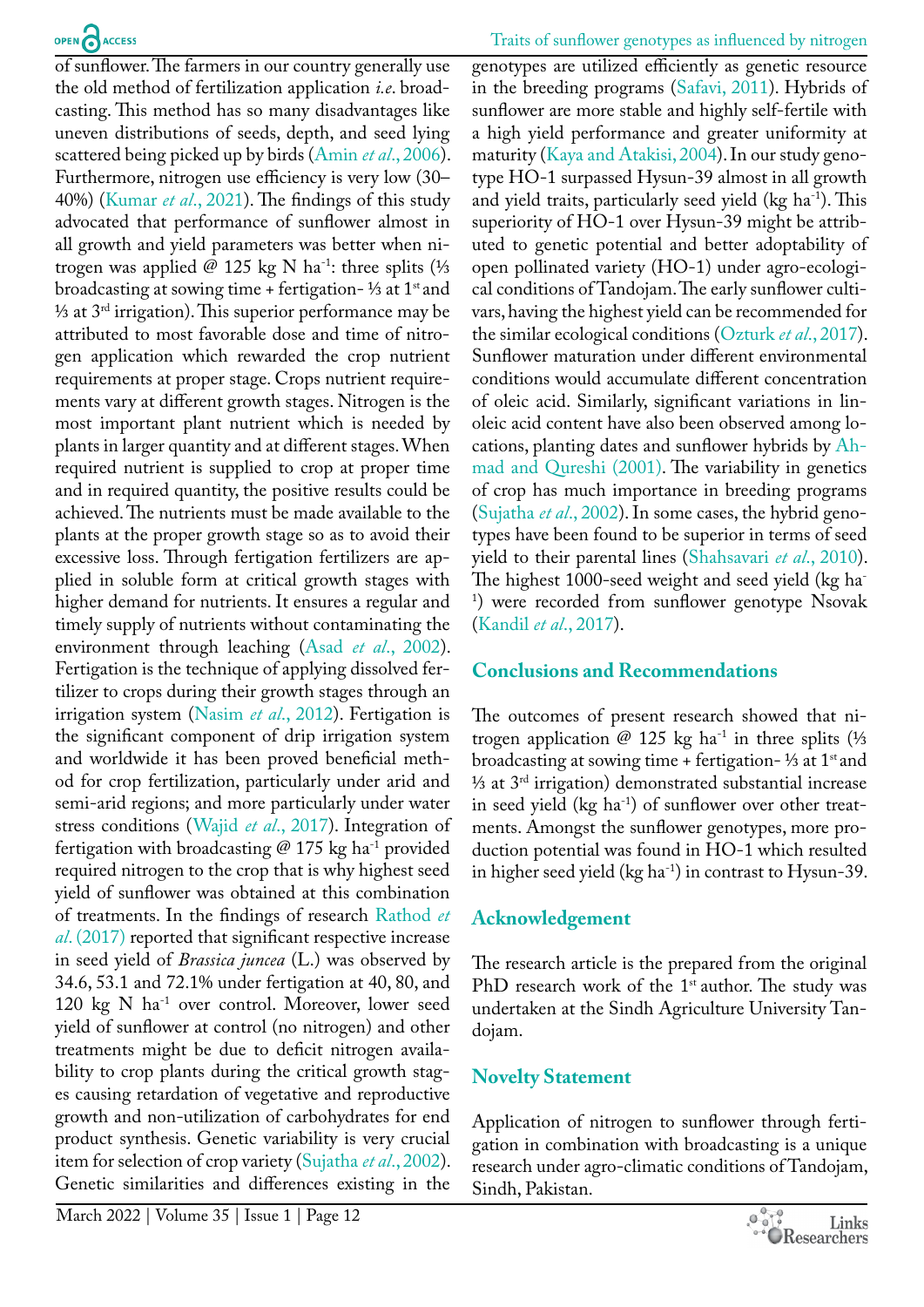#### Traits of sunflower genotypes as influenced by nitrogen

## OPEN CACCESS **Authors' Contribution**

**Imran Ali Chandio:** Conducted the trial, collected data and wrote article.

**Muhammad Nawaz Kandhro:** Supervised the scholar throughout the experiment and preparation of the article.

**Qamaruddin Jogi:** Gave his input in write-up of manuscript. G.M. Jamro supplied the research material.

**Siraj Ahmed Channa:** Contributed in statistical analysis of data.

## *Conflict of interest*

The authors have declared no conflict of interest.

## **References**

- <span id="page-8-13"></span>Ahmad, G.Z. and A. Qureshi. 2001. Response of sunflower hybrid to different planting dates at Peshawar Valley. Sarhad J. Agric., 17: 561-564.
- <span id="page-8-8"></span>Alves, L.S., M. Elvia, L. Martinez, S.Z. Everaldo, M. Silvestre, F. Andre M.S. Dos and S.D.S. Regina. 2017. Different nitrogen and boron levels influence the grain production and oil content of a sunflower cultivar. Acta Sci. Agron. Maringa, 39(1): 59-66. [https://doi.](https://doi.org/10.4025/actasciagron.v39i1.30941) [org/10.4025/actasciagron.v39i1.30941](https://doi.org/10.4025/actasciagron.v39i1.30941)
- <span id="page-8-10"></span>Amin, M., A. Razzaq, R. Ullah and M. Ramzan. 2006. Effect of planting methods, seed density and nitrogen phosphorus fertilizer levels on sweet corn (*Zea mays* L.). J. Res. Sci., 17 (2): 83–89.
- <span id="page-8-11"></span>Asad, M.E, S.R, Clemente, A.D. Gupta and R.H.K.G. Loof. 2002. Impacts of fertigation via sprinkler irrigation on nitrate leaching and corn yield in an acid-sulphate soil in Thailand. Agri. Water Manage., 52: 197–213. [https://doi.](https://doi.org/10.1016/S0378-3774(01)00136-6) [org/10.1016/S0378-3774\(01\)00136-6](https://doi.org/10.1016/S0378-3774(01)00136-6)
- <span id="page-8-6"></span>Buriro, M., A.S. Sanjrani, Q.I. Chachar, N.A. Chachar, S.D. Chachar, B. Buriro, A.W. Gandahi andT. Mangan. 2015. Effect of water stress on growth and yield of sunflower. Int. J. Agric. Technol., 2(1): 260- 270.
- Daniela, D., C.L. Coelho, A.O.M. Júnior, K.B.D. Silva, N.D.S. Dias and R.O. Batista. 2018. Fertigation of sunflower crops using landfill leachate. Caatinga Mossoro, 31(4): 944- 953. [https://doi.org/10.1590/1983-](https://doi.org/10.1590/1983-21252018v31n417rc) [21252018v31n417rc](https://doi.org/10.1590/1983-21252018v31n417rc)

<span id="page-8-7"></span>Debaeke, P., P. Casadebaig and N.B. Langlade.

2021. New challenges for sunflower ideotyping in changing environments and more ecological cropping systems. Oils Fats Crops Lipids, 28: 1-23. <https://doi.org/10.1051/ocl/2021016>

- GoP. 2020. Pakistan Economic Survey, Ministry of Finance Division, Islamabad 2019-20, Economic Advisory Wing Islamabad Pakistan, pp. 21-22.
- <span id="page-8-0"></span>GoP. 2019. Pakistan Economic Survey, Ministry of Finance Division, Islamabad 2018-19, Economic Advisory Wing Islamabad Pakistan, pp. 19-20.
- <span id="page-8-12"></span>Kaya, Y. and I.K. Atakisi. 2004. Combining ability analysis of some yield characters ofsunflower (*Helianthus annuus* L.). Helia, 27(41):75-84. <https://doi.org/10.2298/HEL0441075Y>
- <span id="page-8-3"></span>Keerio, R.A., N.S. Soomro, A.A. Soomro, M.A. Siddiqui, M.T. Khan, G.S. Nizamani, M.N. Kandhro, M. Siddiqui, H. Khan and F.D. Soomro. 2020. Effect of foliar spray of zinc on growth and yield of sunflower (*Helianthus annuus* L.). Pakistan J. Agric. Res., 33(2): 264-269. [https://doi.org/10.17582/journal.](https://doi.org/10.17582/journal.pjar/2020/33.2.264.269) [pjar/2020/33.2.264.269](https://doi.org/10.17582/journal.pjar/2020/33.2.264.269)
- <span id="page-8-1"></span>Khan, S. and Inamullah. 2019. Tillage instruments and phosphorus levels enhance grain and oil yield in sunflower. Sarhad J. Agric., 35(2): 491-499. [https://doi.org/10.17582/journal.](https://doi.org/10.17582/journal.sja/2019/35.2.491.499) [sja/2019/35.2.491.499](https://doi.org/10.17582/journal.sja/2019/35.2.491.499)
- <span id="page-8-9"></span>Kandil, A.A., A.E. Sharief and A.M.A. Odam. 2017. Response of some sunflower hybrids (*Helianthus annuus* L.) to different nitrogen fertilizer rates and plant densities. Int. J. Environ. Agric. Biotech., 2 (6): 2456-1878. <https://doi.org/10.22161/ijeab/2.6.26>
- Kumar, D.S., R. Sharma and A.S. Brar. 2021. Optimising drip irrigation and fertigation schedules for higher crop and water productivity of oilseed rape (*Brassica napus* L.). Irrigation Sci., 39: 535-548. [https://doi.org/10.1007/](https://doi.org/10.1007/s00271-020-00714-y) [s00271-020-00714-y](https://doi.org/10.1007/s00271-020-00714-y)
- <span id="page-8-5"></span>Mahmood, A., M.F. Saleem, M. Tahir, M.A. Sarwar, T. Abbas, A. Zohaib and H.T. Abbas. 2018. Sunflower (*Helianthus annuus* L.) growth, yield and oil quality response to combined application of nitrogen and boron. Pak. J. Agric. Res., 31(1): 86-97. [https://doi.org/10.17582/](https://doi.org/10.17582/journal.pjar/2018/31.1.86.97) [journal.pjar/2018/31.1.86.97](https://doi.org/10.17582/journal.pjar/2018/31.1.86.97)
- <span id="page-8-2"></span>Masood, M.S. 2014. Oilseed Crops Pakistan Member Plant Sciences PARC May 22, 2014**.**
- <span id="page-8-4"></span>Nasim, W., A. Ahmad, H.M. Hammad, H.J.